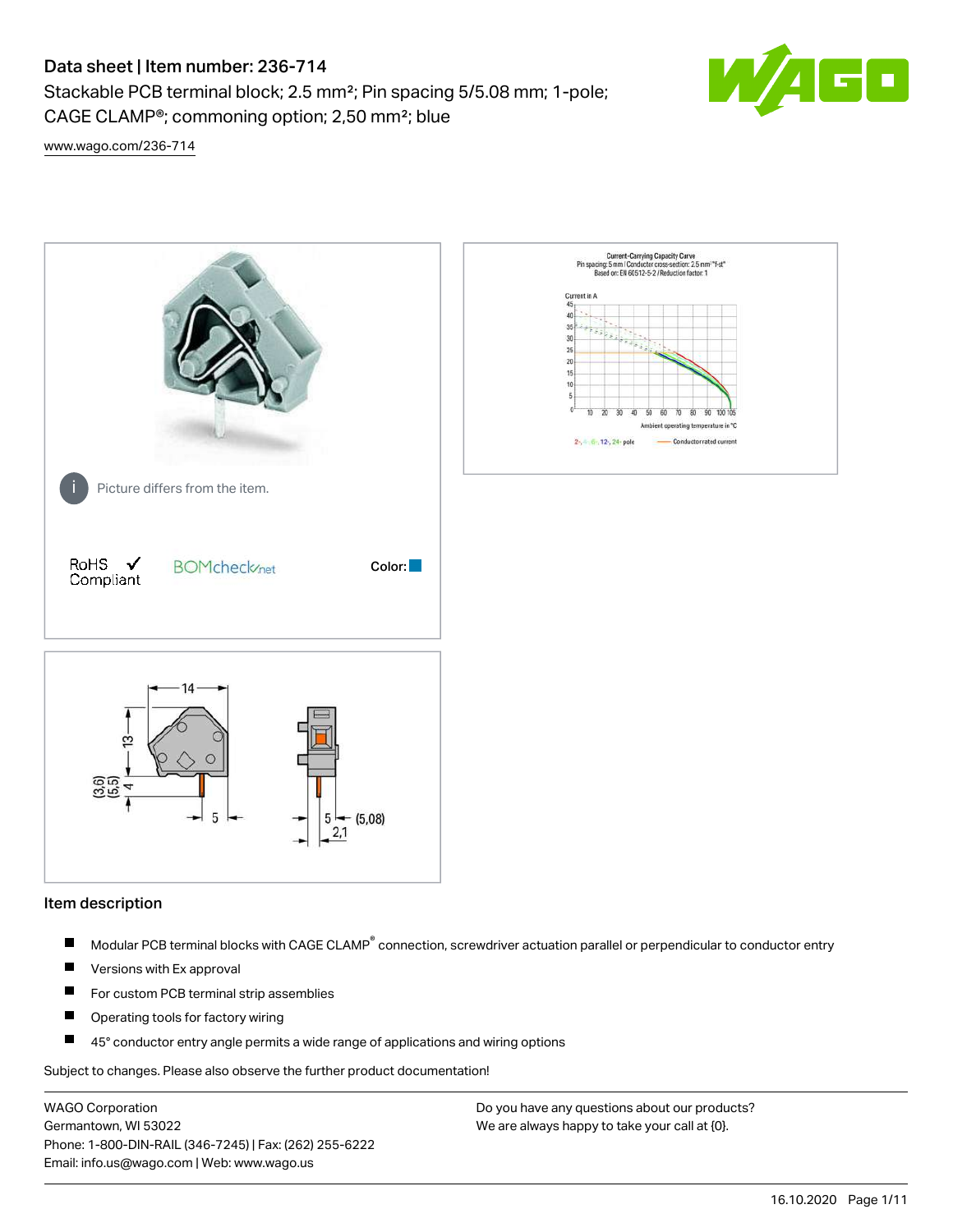

 $\blacksquare$ Set to metric or inch pin spacing by compressing PCB terminal strips or pulling them apart

# Data

## Electrical data

## Ratings per IEC/EN 60664-1

| Ratings per                 | IEC/EN 60664-1                                                        |
|-----------------------------|-----------------------------------------------------------------------|
| Rated voltage (III / 3)     | 250 V                                                                 |
| Rated surge voltage (III/3) | 4 <sub>kV</sub>                                                       |
| Rated voltage (III/2)       | 320 V                                                                 |
| Rated surge voltage (III/2) | 4 <sub>k</sub> V                                                      |
| Nominal voltage (II/2)      | 630 V                                                                 |
| Rated surge voltage (II/2)  | 4 <sub>k</sub> V                                                      |
| Rated current               | 24 A                                                                  |
| Legend (ratings)            | $(III / 2)$ $\triangle$ Overvoltage category III / Pollution degree 2 |

## Ratings per UL 1059

| Approvals per                  | UL 1059 |
|--------------------------------|---------|
| Rated voltage UL (Use Group B) | 300 V   |
| Rated current UL (Use Group B) | 15 A    |
| Rated voltage UL (Use Group D) | 300 V   |
| Rated current UL (Use Group D) | 10 A    |

#### Ratings per CSA

| Approvals per                   | CSA   |
|---------------------------------|-------|
| Rated voltage CSA (Use Group B) | 300 V |
| Rated current CSA (Use Group B) | 15 A  |
| Rated voltage CSA (Use Group D) | 300 V |
| Rated current CSA (Use Group D) | 10 A  |

## Connection data

| Connection technology                           | CAGE CLAMP                              |
|-------------------------------------------------|-----------------------------------------|
| Actuation type                                  | Operating tool                          |
| Solid conductor                                 | $0.08$ 2.5 mm <sup>2</sup> / 28  12 AWG |
| Fine-stranded conductor                         | $0.082.5$ mm <sup>2</sup> / 28  12 AWG  |
| Fine-stranded conductor; with insulated ferrule | $0.251.5$ mm <sup>2</sup>               |

Subject to changes. Please also observe the further product documentation!

WAGO Corporation Germantown, WI 53022 Phone: 1-800-DIN-RAIL (346-7245) | Fax: (262) 255-6222 Email: info.us@wago.com | Web: www.wago.us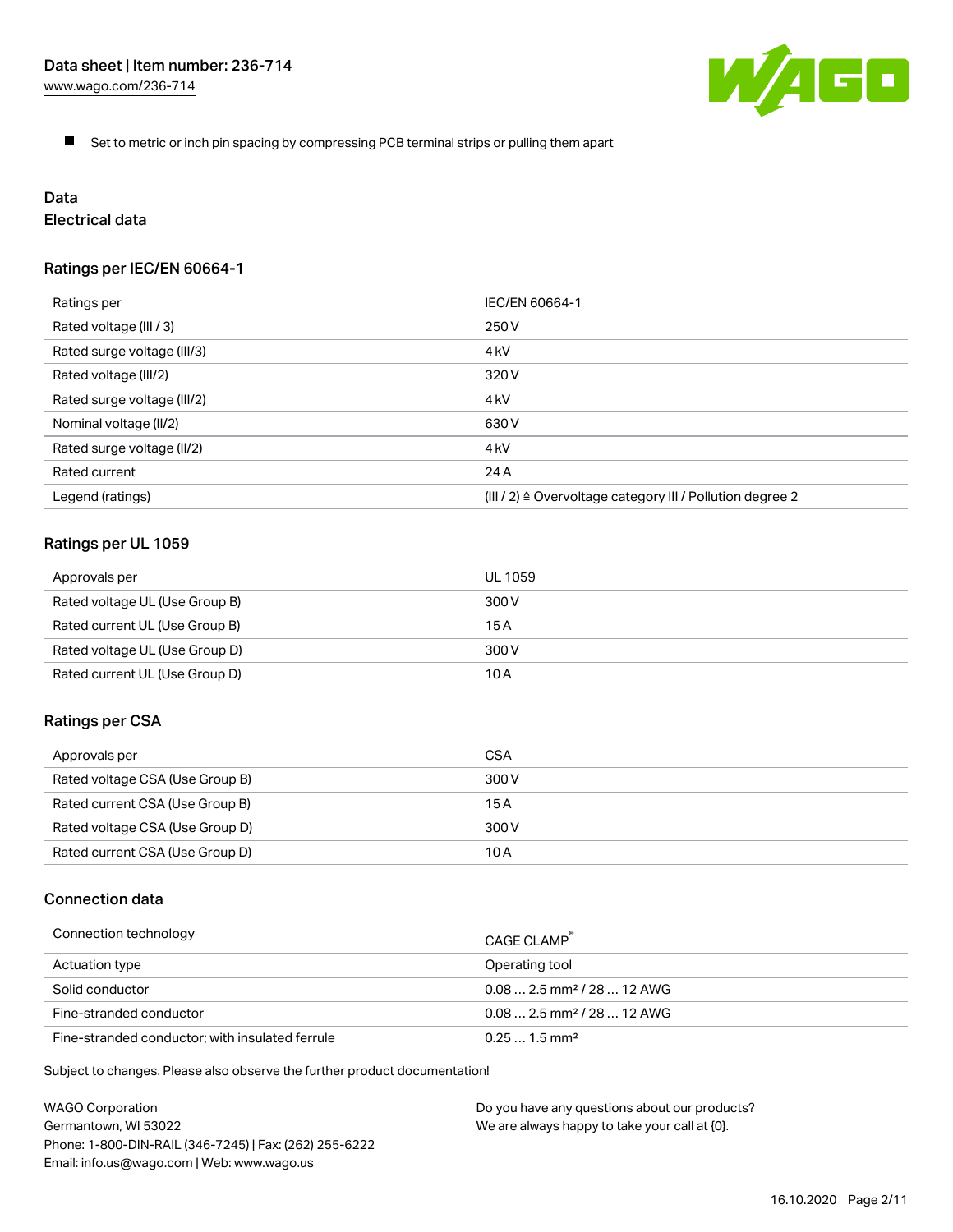[www.wago.com/236-714](http://www.wago.com/236-714)



| Fine-stranded conductor; with uninsulated ferrule | $0.251.5$ mm <sup>2</sup> |
|---------------------------------------------------|---------------------------|
| Strip length                                      | $56$ mm / 0.2  0.24 inch  |
| Conductor connection direction to PCB             | 45°                       |
| Pole No.                                          |                           |
| Total number of connection points                 |                           |
| Total number of potentials                        |                           |
| Number of connection types                        |                           |
| Number of levels                                  |                           |
| Note (conductor cross-section)                    | 12 AWG: THHN, THWN        |

## Physical data

| Pin spacing                          | 5/5.08 mm / 0.197/0.2 inch |
|--------------------------------------|----------------------------|
| Width                                | 7.2 mm / 0.283 inch        |
| Height                               | 17 mm / 0.669 inch         |
| Height from the surface              | 13 mm / 0.512 inch         |
| Depth                                | 14 mm / 0.551 inch         |
| Solder pin length                    | 4 mm                       |
| Solder pin dimensions                | $0.7 \times 0.7$ mm        |
| Drilled hole diameter with tolerance | $1.1$ <sup>(+0.1)</sup> mm |

## PCB contact

| PCB contact                         | тнт                                      |
|-------------------------------------|------------------------------------------|
| Solder pin arrangement              | over the entire terminal strip (in-line) |
| Number of solder pins per potential |                                          |

## Material Data

| Color                       | blue                                   |
|-----------------------------|----------------------------------------|
| Material group              |                                        |
| Insulation material         | Polyamide (PA66)                       |
| Flammability class per UL94 | V <sub>0</sub>                         |
| Clamping spring material    | Chrome nickel spring steel (CrNi)      |
| Contact material            | Electrolytic copper $(E_{\text{Cul}})$ |
| Contact plating             | tin-plated                             |
| Fire load                   | $0.012$ MJ                             |
| Weight                      | 0.9 <sub>g</sub>                       |

Subject to changes. Please also observe the further product documentation!

| <b>WAGO Corporation</b>                                | Do you have any questions about our products? |
|--------------------------------------------------------|-----------------------------------------------|
| Germantown, WI 53022                                   | We are always happy to take your call at {0}. |
| Phone: 1-800-DIN-RAIL (346-7245)   Fax: (262) 255-6222 |                                               |
| Email: info.us@wago.com   Web: www.wago.us             |                                               |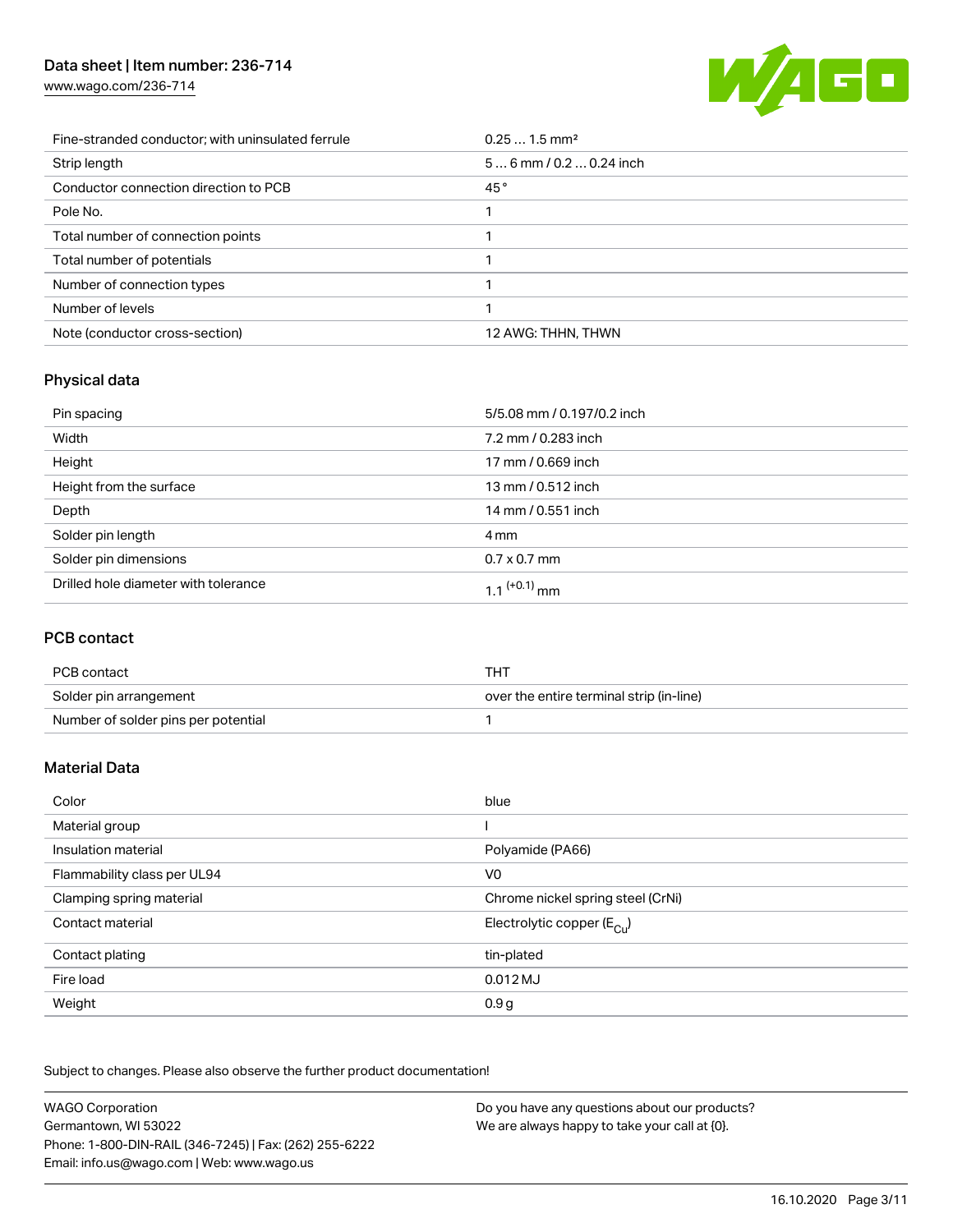

Certificate

#### Environmental Requirements

| Limit temperature range | $-60+105 °C$ |
|-------------------------|--------------|
|-------------------------|--------------|

#### Commercial data

| Product Group         | 4 (Printed Circuit) |
|-----------------------|---------------------|
| Packaging type        | <b>BOX</b>          |
| Country of origin     | CН                  |
| <b>GTIN</b>           | 4044918773898       |
| Customs tariff number | 85369010000         |

#### Approvals / Certificates

#### Country specific Approvals

| Logo | Approval                                      | <b>Additional Approval Text</b> | <b>OUTHING</b><br>name |
|------|-----------------------------------------------|---------------------------------|------------------------|
| KEMA | <b>CCA</b><br>DEKRA Certification B.V.        | EN 60947                        | 2168090.01             |
|      | <b>CCA</b><br>DEKRA Certification B.V.        | EN 60947                        | NTR NL-<br>7109        |
|      | <b>CCA</b><br>DEKRA Certification B.V.        | EN 60998                        | NTR NL-<br>7195        |
|      | <b>CSA</b><br><b>DEKRA Certification B.V.</b> | C22.2 No. 158                   | 1673957                |

#### Ship Approvals

| Logo               | Approval                               | <b>Additional Approval Text</b> | Certificate<br>name   |
|--------------------|----------------------------------------|---------------------------------|-----------------------|
| 遒<br><b>BUREAU</b> | BV<br>Bureau Veritas S.A.              | IEC 60998                       | 11915/D0<br><b>BV</b> |
|                    | <b>DNV GL</b>                          | -                               | TAE000016Z            |
|                    | Det Norske Veritas, Germanischer Lloyd |                                 |                       |

Subject to changes. Please also observe the further product documentation!

WAGO Corporation Germantown, WI 53022 Phone: 1-800-DIN-RAIL (346-7245) | Fax: (262) 255-6222 Email: info.us@wago.com | Web: www.wago.us Do you have any questions about our products? We are always happy to take your call at {0}.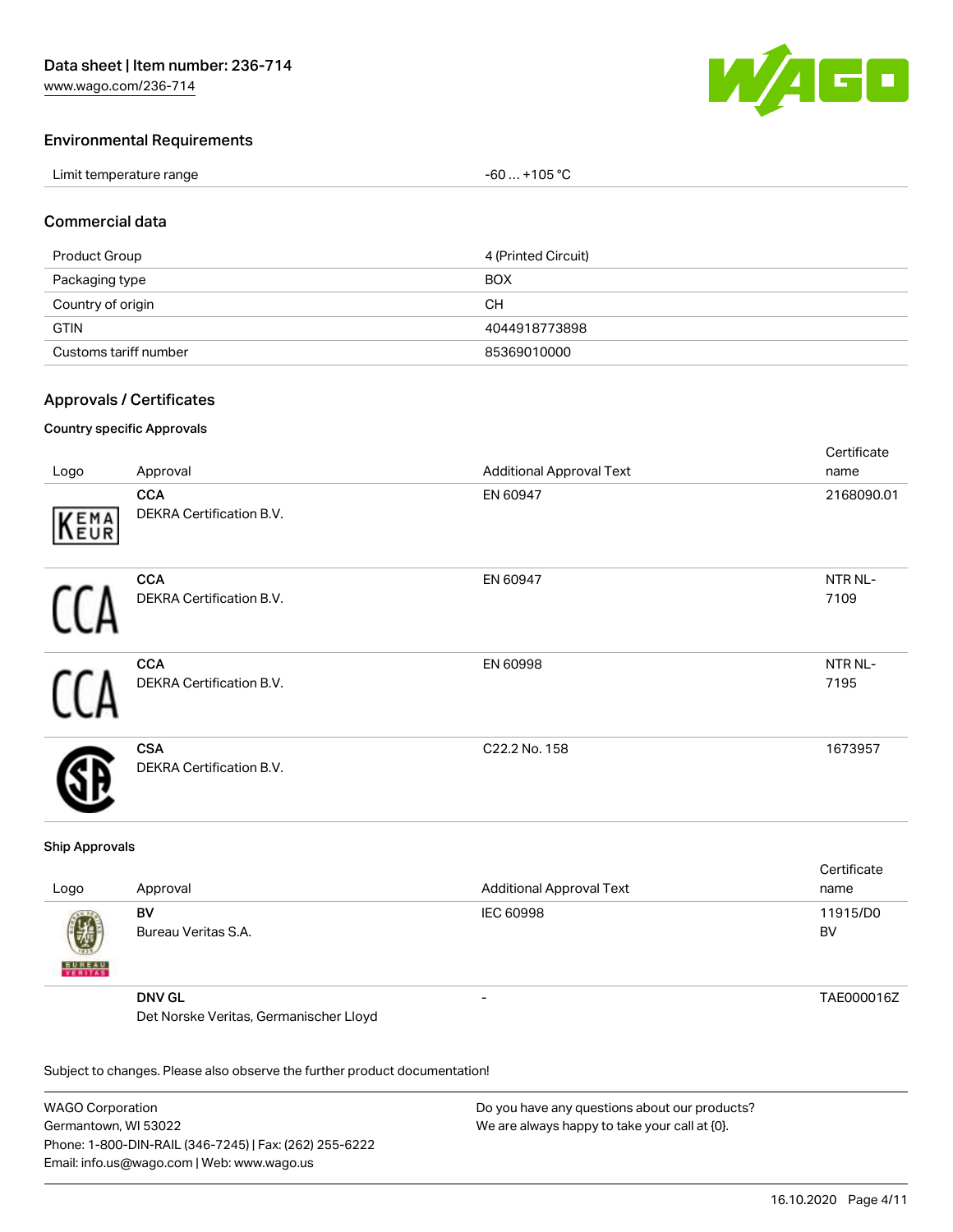



#### UL-Approvals

|                          |                                |                                 | Certificate |
|--------------------------|--------------------------------|---------------------------------|-------------|
| Logo                     | Approval                       | <b>Additional Approval Text</b> | name        |
|                          | <b>UR</b>                      | <b>UL 1059</b>                  | 20180629-   |
| $\overline{\phantom{0}}$ | Underwriters Laboratories Inc. |                                 | E45172      |

## Counterpart

#### Compatible products

#### Marking accessories

| Item no.: 210-332/500-202<br>Marking strips; as a DIN A4 sheet; MARKED; 1-16 (160x); Height of marker strip: 3 mm; Strip length 182<br>mm; Horizontal marking; Self-adhesive; white  | www.wago.com/210-332<br>/500-202 |
|--------------------------------------------------------------------------------------------------------------------------------------------------------------------------------------|----------------------------------|
| Item no.: 210-332/500-204<br>Marking strips; as a DIN A4 sheet; MARKED; 17-32 (160x); Height of marker strip: 3 mm; Strip length<br>182 mm; Horizontal marking; Self-adhesive; white | www.wago.com/210-332<br>/500-204 |
| Item no.: 210-332/500-205<br>Marking strips; as a DIN A4 sheet; MARKED; 1-32 (80x); Height of marker strip: 3 mm; Strip length 182<br>mm; Horizontal marking; Self-adhesive; white   | www.wago.com/210-332<br>/500-205 |
| Item no.: 210-332/500-206<br>Marking strips; as a DIN A4 sheet; MARKED; 33-48 (160x); Height of marker strip: 3 mm; Strip length<br>182 mm; Horizontal marking; Self-adhesive; white | www.wago.com/210-332<br>/500-206 |
| Item no.: 210-332/508-202<br>Marking strips; as a DIN A4 sheet; MARKED; 1-16 (160x); Height of marker strip: 3 mm; Strip length 182<br>mm; Horizontal marking; Self-adhesive; white  | www.wago.com/210-332<br>/508-202 |
| Item no.: 210-332/508-204<br>Marking strips; as a DIN A4 sheet; MARKED; 17-32 (160x); Height of marker strip: 3 mm; Strip length<br>182 mm; Horizontal marking; Self-adhesive; white | www.wago.com/210-332<br>/508-204 |
|                                                                                                                                                                                      |                                  |

#### Item no.: 210-332/508-205

Subject to changes. Please also observe the further product documentation!

WAGO Corporation Germantown, WI 53022 Phone: 1-800-DIN-RAIL (346-7245) | Fax: (262) 255-6222 Email: info.us@wago.com | Web: www.wago.us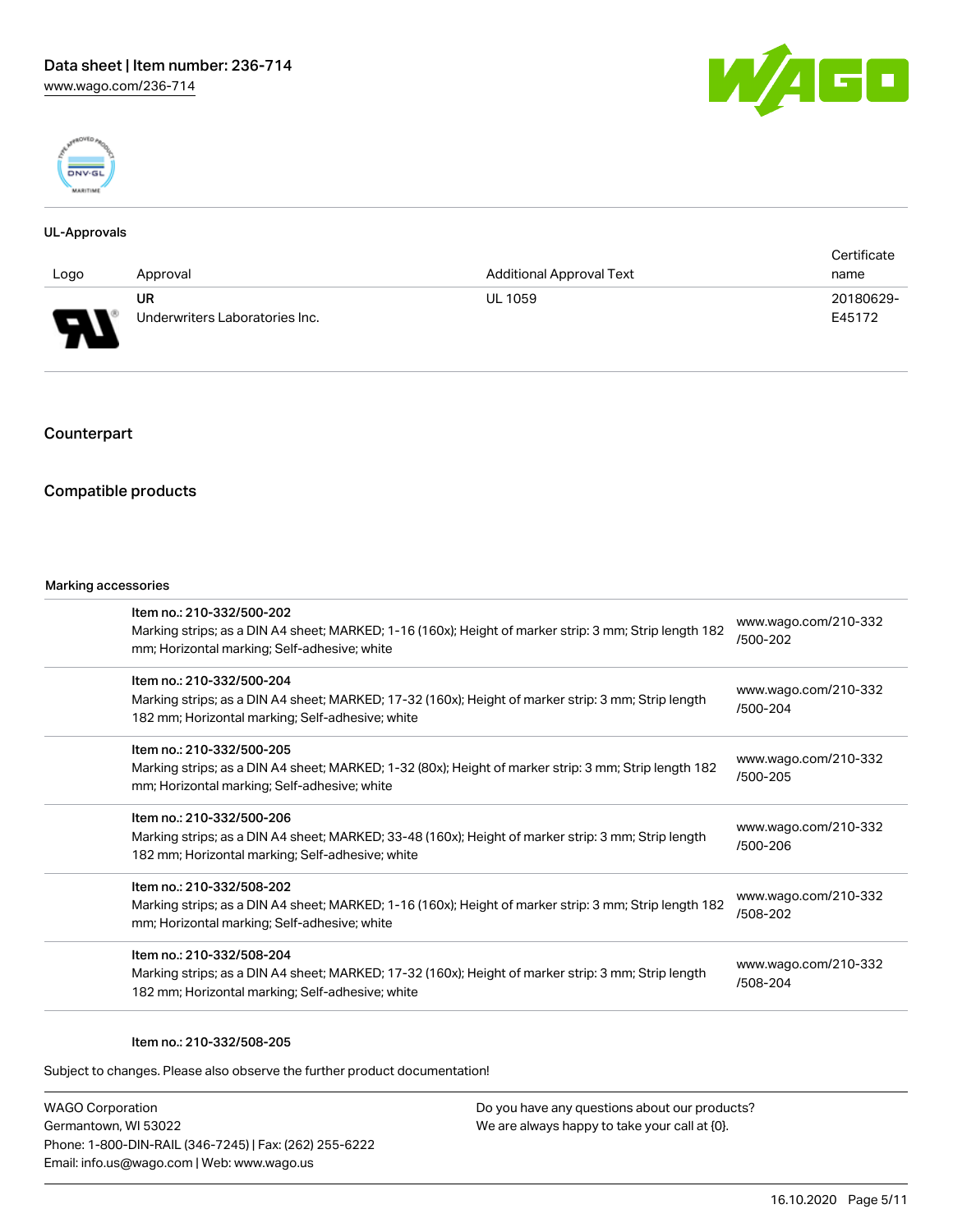

Marking strips; as a DIN A4 sheet; MARKED; 1-32 (80x); Height of marker strip: 3 mm; Strip length 182 mm; Horizontal marking; Self-adhesive; white [www.wago.com/210-332](http://www.wago.com/210-332/508-205) [/508-205](http://www.wago.com/210-332/508-205) Item no.: 210-332/508-206 Marking strips; as a DIN A4 sheet; MARKED; 33-48 (160x); Height of marker strip: 3 mm; Strip length 182 mm; Horizontal marking; Self-adhesive; white [www.wago.com/210-332](http://www.wago.com/210-332/508-206) [/508-206](http://www.wago.com/210-332/508-206) Item no.: 210-833 Marking strips; on reel; 6 mm wide; plain; Self-adhesive; white [www.wago.com/210-833](http://www.wago.com/210-833)<br>Marking strips; on reel; 6 mm wide; plain; Self-adhesive; white check Item no.: 231-127 Testing plug module with contact stud; for 236 Series; Pin spacing 5 mm / 0.197 in; 2,50 mm²; gray [www.wago.com/231-127](http://www.wago.com/231-127) Item no.: 231-128 Testing... 231-120<br>Testing plug module with contact stud; Pin spacing 5.08 mm / 0.2 in; 2,50 mm<sup>2</sup>; orange tools Item no.: 210-657 Operating tool; Blade: 3.5 x 0.5 mm; with a partially insulated shaft; short; multicoloured [www.wago.com/210-657](http://www.wago.com/210-657) Item no.: 210-658 Operating tool; Blade: 3.5 x 0.5 mm; with a partially insulated shaft; angled; short; multicoloured [www.wago.com/210-658](http://www.wago.com/210-658) Item no.: 210-720 Nettrition: 210.720<br>Operating tool; Blade: 3.5 x 0.5 mm; with a partially insulated shaft; multicoloured [www.wago.com/210-720](http://www.wago.com/210-720) Item no.: 236-332 Normal 200 002<br>Operating tool; natural [www.wago.com/236-332](http://www.wago.com/236-332) Item no.: 236-335 No. 200 000<br>Operating tool; gray [www.wago.com/236-335](http://www.wago.com/236-335) ferrule Item no.: 216-101 Ferrule; Sleeve for 0.5 mm² / AWG 22; uninsulated; electro-tin plated; silver-colored [www.wago.com/216-101](http://www.wago.com/216-101) Item no.: 216-102 Ferrule; Sleeve for 0.75 mm² / AWG 20; uninsulated; electro-tin plated; silver-colored [www.wago.com/216-102](http://www.wago.com/216-102) Item no.: 216-103 Ferrule; Sleeve for 1 mm² / AWG 18; uninsulated; electro-tin plated [www.wago.com/216-103](http://www.wago.com/216-103) Item no.: 216-104 Ferrule; Sleeve for 1.5 mm² / AWG 16; uninsulated; electro-tin plated; silver-colored [www.wago.com/216-104](http://www.wago.com/216-104) Item no.: 216-121 Ferrule; Sleeve for 0.5 mm² / AWG 22; uninsulated; electro-tin plated; silver-colored [www.wago.com/216-121](http://www.wago.com/216-121) Item no.: 216-122 Ferrule; Sleeve for 0.75 mm² / AWG 20; uninsulated; electro-tin plated; silver-colored [www.wago.com/216-122](http://www.wago.com/216-122)

Subject to changes. Please also observe the further product documentation!

WAGO Corporation Germantown, WI 53022 Phone: 1-800-DIN-RAIL (346-7245) | Fax: (262) 255-6222 Email: info.us@wago.com | Web: www.wago.us Do you have any questions about our products? We are always happy to take your call at {0}.

16.10.2020 Page 6/11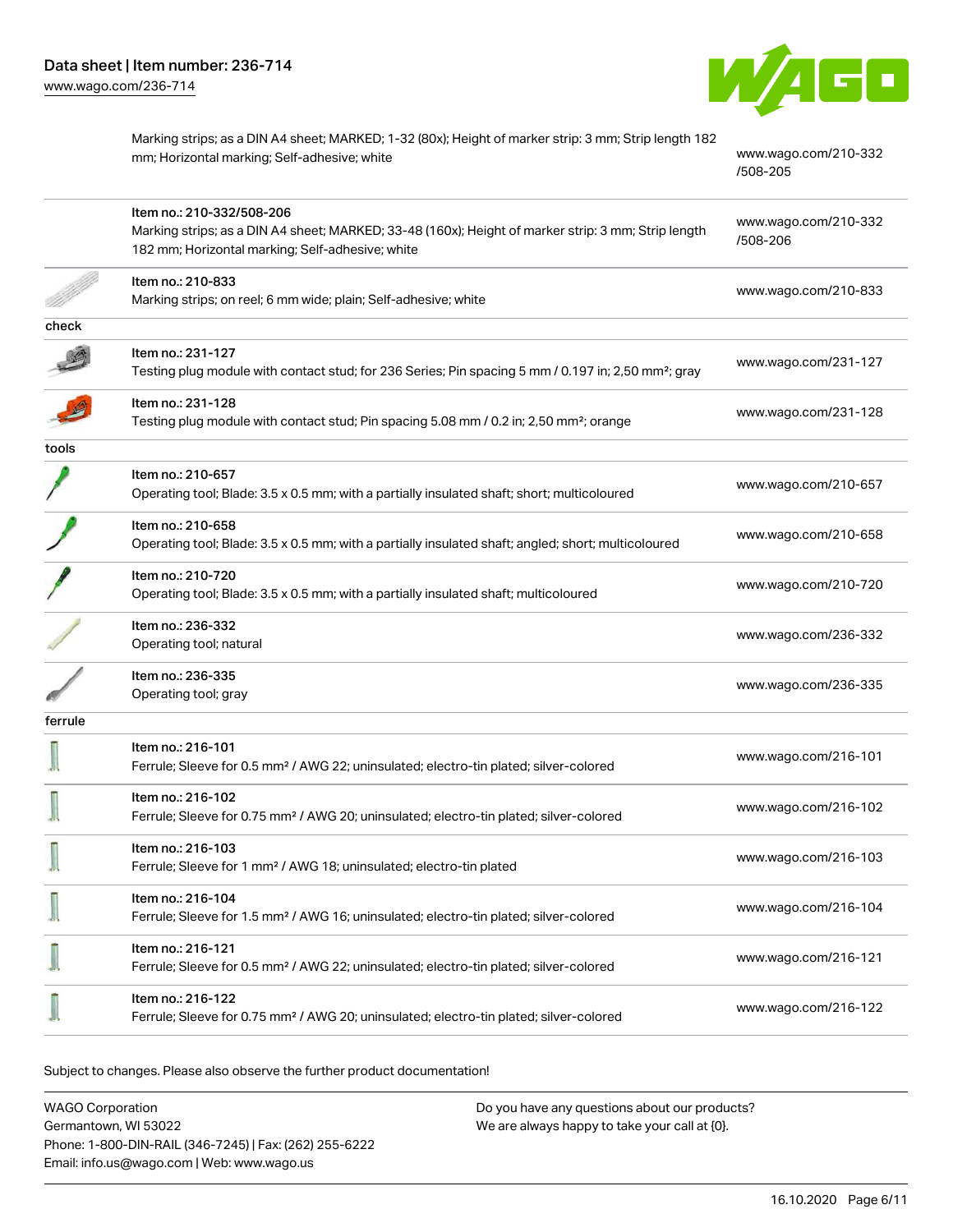[www.wago.com/236-714](http://www.wago.com/236-714)



| <b>WAGO Corporation</b> | Do you have any questions about our products?                                                                                                                                                     |                      |
|-------------------------|---------------------------------------------------------------------------------------------------------------------------------------------------------------------------------------------------|----------------------|
|                         | Item no.: 216-224<br>Ferrule; Sleeve for 1.5 mm <sup>2</sup> / AWG 16; insulated; electro-tin plated; black<br>Subject to changes. Please also observe the further product documentation!         | www.wago.com/216-224 |
|                         | Item no.: 216-223<br>Ferrule; Sleeve for 1 mm <sup>2</sup> / AWG 18; insulated; electro-tin plated; red                                                                                           | www.wago.com/216-223 |
|                         | Item no.: 216-222<br>Ferrule; Sleeve for 0.75 mm <sup>2</sup> / 18 AWG; insulated; electro-tin plated; gray                                                                                       | www.wago.com/216-222 |
|                         | Item no.: 216-221<br>Ferrule; Sleeve for 0.5 mm <sup>2</sup> / 20 AWG; insulated; electro-tin plated; white                                                                                       | www.wago.com/216-221 |
|                         | Item no.: 216-204<br>Ferrule; Sleeve for 1.5 mm <sup>2</sup> / AWG 16; insulated; electro-tin plated; black                                                                                       | www.wago.com/216-204 |
|                         | Item no.: 216-203<br>Ferrule; Sleeve for 1 mm <sup>2</sup> / AWG 18; insulated; electro-tin plated; red                                                                                           | www.wago.com/216-203 |
|                         | Item no.: 216-202<br>Ferrule; Sleeve for 0.75 mm <sup>2</sup> / 18 AWG; insulated; electro-tin plated; gray                                                                                       | www.wago.com/216-202 |
|                         | Item no.: 216-201<br>Ferrule; Sleeve for 0.5 mm <sup>2</sup> / 20 AWG; insulated; electro-tin plated; white                                                                                       | www.wago.com/216-201 |
|                         | Item no.: 216-152<br>Ferrule; Sleeve for 0.34 mm <sup>2</sup> / AWG 24; uninsulated; electro-tin plated                                                                                           | www.wago.com/216-152 |
|                         | Item no.: 216-151<br>Ferrule; Sleeve for 0.25 mm <sup>2</sup> / AWG 24; uninsulated; electro-tin plated                                                                                           | www.wago.com/216-151 |
|                         | Item no.: 216-144<br>Ferrule; Sleeve for 1.5 mm <sup>2</sup> / AWG 16; uninsulated; electro-tin plated; electrolytic copper; gastight<br>crimped; acc. to DIN 46228, Part 1/08.92; silver-colored | www.wago.com/216-144 |
|                         | Item no.: 216-143<br>Ferrule; Sleeve for 1 mm <sup>2</sup> / AWG 18; uninsulated; electro-tin plated; electrolytic copper; gastight<br>crimped; acc. to DIN 46228, Part 1/08.92                   | www.wago.com/216-143 |
|                         | Item no.: 216-142<br>Ferrule; Sleeve for 0.75 mm <sup>2</sup> / 18 AWG; uninsulated; electro-tin plated; electrolytic copper; gastight<br>crimped; acc. to DIN 46228, Part 1/08.92                | www.wago.com/216-142 |
|                         | Item no.: 216-141<br>Ferrule; Sleeve for 0.5 mm <sup>2</sup> / 20 AWG; uninsulated; electro-tin plated; electrolytic copper; gastight<br>crimped; acc. to DIN 46228, Part 1/08.92                 | www.wago.com/216-141 |
|                         | Item no.: 216-132<br>Ferrule; Sleeve for 0.34 mm <sup>2</sup> / AWG 24; uninsulated; electro-tin plated                                                                                           | www.wago.com/216-132 |
|                         | Item no.: 216-131<br>Ferrule; Sleeve for 0.25 mm <sup>2</sup> / AWG 24; uninsulated; electro-tin plated; silver-colored                                                                           | www.wago.com/216-131 |
|                         | Item no.: 216-124<br>Ferrule; Sleeve for 1.5 mm <sup>2</sup> / AWG 16; uninsulated; electro-tin plated                                                                                            | www.wago.com/216-124 |
|                         | Item no.: 216-123<br>Ferrule; Sleeve for 1 mm <sup>2</sup> / AWG 18; uninsulated; electro-tin plated; silver-colored                                                                              | www.wago.com/216-123 |

Germantown, WI 53022 Phone: 1-800-DIN-RAIL (346-7245) | Fax: (262) 255-6222 Email: info.us@wago.com | Web: www.wago.us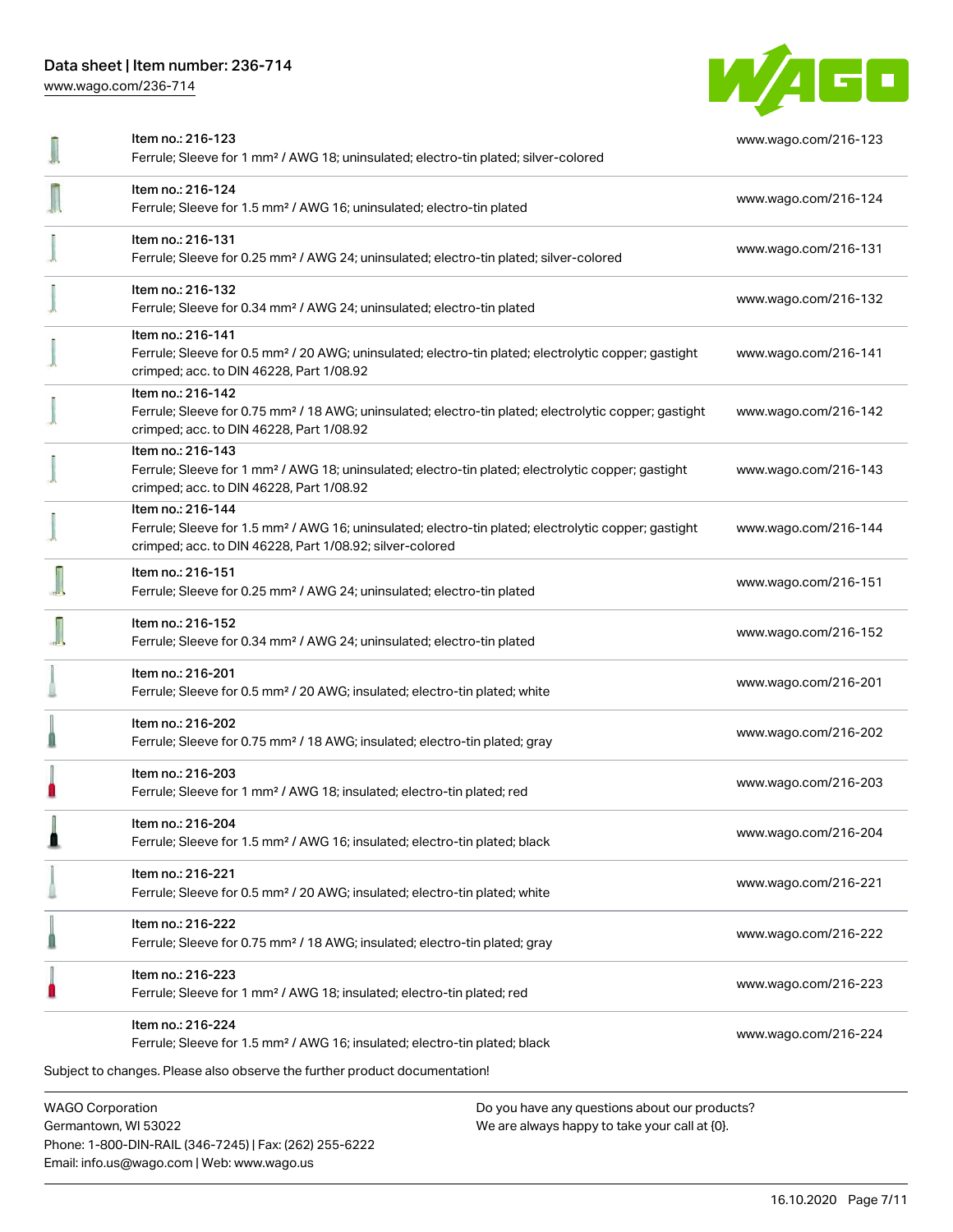[www.wago.com/236-714](http://www.wago.com/236-714)

I



| Item no.: 216-241<br>Ferrule; Sleeve for 0.5 mm <sup>2</sup> / 20 AWG; insulated; electro-tin plated; electrolytic copper; gastight<br>crimped; acc. to DIN 46228, Part 4/09.90; white                  | www.wago.com/216-241 |
|---------------------------------------------------------------------------------------------------------------------------------------------------------------------------------------------------------|----------------------|
| Item no.: 216-242<br>Ferrule; Sleeve for 0.75 mm <sup>2</sup> / 18 AWG; insulated; electro-tin plated; electrolytic copper; gastight<br>crimped; acc. to DIN 46228, Part 4/09.90; gray                  | www.wago.com/216-242 |
| Item no.: 216-243<br>Ferrule; Sleeve for 1 mm <sup>2</sup> / AWG 18; insulated; electro-tin plated; electrolytic copper; gastight crimped; www.wago.com/216-243<br>acc. to DIN 46228, Part 4/09.90; red |                      |
| Item no.: 216-244<br>Ferrule; Sleeve for 1.5 mm <sup>2</sup> / AWG 16; insulated; electro-tin plated; electrolytic copper; gastight<br>crimped; acc. to DIN 46228, Part 4/09.90; black                  | www.wago.com/216-244 |
| Item no.: 216-262<br>Ferrule; Sleeve for 0.75 mm <sup>2</sup> / 18 AWG; insulated; electro-tin plated; electrolytic copper; gastight<br>crimped; acc. to DIN 46228, Part 4/09.90; gray                  | www.wago.com/216-262 |
| Item no.: 216-263<br>Ferrule; Sleeve for 1 mm <sup>2</sup> / AWG 18; insulated; electro-tin plated; electrolytic copper; gastight crimped; www.wago.com/216-263<br>acc. to DIN 46228, Part 4/09.90; red |                      |
| Item no.: 216-264<br>Ferrule; Sleeve for 1.5 mm <sup>2</sup> / AWG 16; insulated; electro-tin plated; electrolytic copper; gastight<br>crimped; acc. to DIN 46228, Part 4/09.90; black                  | www.wago.com/216-264 |
| Item no.: 216-284<br>Ferrule; Sleeve for 1.5 mm <sup>2</sup> / AWG 16; insulated; electro-tin plated; electrolytic copper; gastight<br>crimped; acc. to DIN 46228, Part 4/09.90; black                  | www.wago.com/216-284 |
| Item no.: 216-301<br>Ferrule; Sleeve for 0.25 mm <sup>2</sup> / AWG 24; insulated; electro-tin plated; yellow                                                                                           | www.wago.com/216-301 |
| Item no.: 216-302<br>Ferrule; Sleeve for 0.34 mm <sup>2</sup> / 22 AWG; insulated; electro-tin plated; green                                                                                            | www.wago.com/216-302 |
| Item no.: 216-321<br>Ferrule; Sleeve for 0.25 mm <sup>2</sup> / AWG 24; insulated; electro-tin plated; yellow                                                                                           | www.wago.com/216-321 |
| Item no.: 216-322<br>Ferrule; Sleeve for 0.34 mm <sup>2</sup> / 22 AWG; insulated; electro-tin plated; green                                                                                            | www.wago.com/216-322 |

## Downloads Documentation

# Additional Information

| Technical explanations | 2019  | pdf    | Download |
|------------------------|-------|--------|----------|
|                        | ∆nr ? | $\sim$ |          |
|                        |       | 3.6 MB |          |

Subject to changes. Please also observe the further product documentation!

| <b>WAGO Corporation</b>                                | Do you have any questions about our products? |
|--------------------------------------------------------|-----------------------------------------------|
| Germantown, WI 53022                                   | We are always happy to take your call at {0}. |
| Phone: 1-800-DIN-RAIL (346-7245)   Fax: (262) 255-6222 |                                               |
| Email: info.us@wago.com   Web: www.wago.us             |                                               |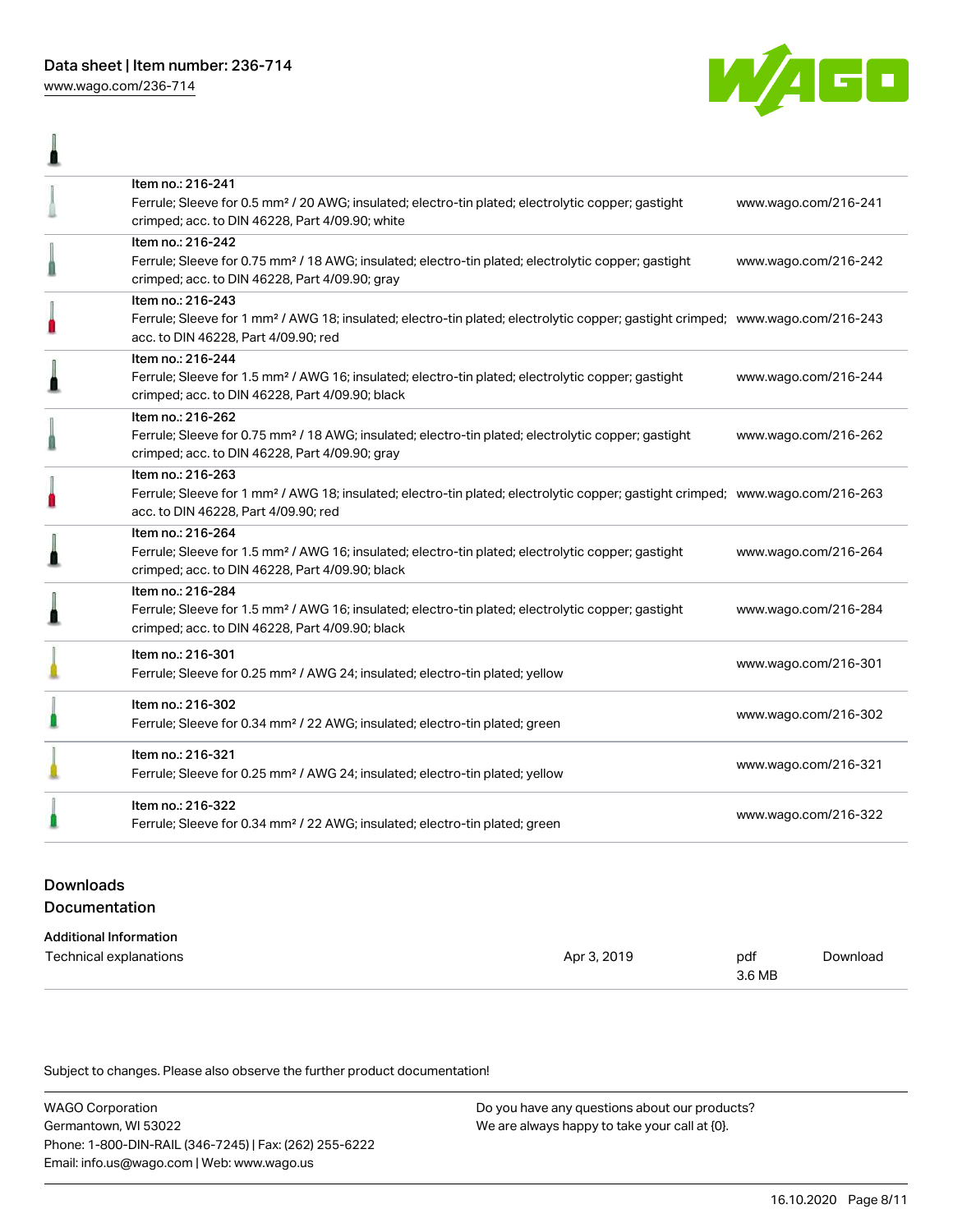[www.wago.com/236-714](http://www.wago.com/236-714)



#### CAD files

CAD data

| 2D/3D Models 236-714                                                                                                                                                   | <b>URL</b> | Download |
|------------------------------------------------------------------------------------------------------------------------------------------------------------------------|------------|----------|
| <b>CAE</b> data                                                                                                                                                        |            |          |
| EPLAN Data Portal 236-714                                                                                                                                              | <b>URL</b> | Download |
| ZUKEN Portal 236-714                                                                                                                                                   | <b>URL</b> | Download |
| PCB Design                                                                                                                                                             |            |          |
| Symbol and Footprint 236-714                                                                                                                                           | URL        | Download |
| CAx data for your PCB design, consisting of "schematic symbols and PCB footprints",<br>allow easy integration of the WAGO component into your development environment. |            |          |
| Supported formats:                                                                                                                                                     |            |          |
| ш<br>Accel EDA 14 & 15                                                                                                                                                 |            |          |
| H<br>Altium 6 to current version                                                                                                                                       |            |          |
| ш<br>Cadence Allegro                                                                                                                                                   |            |          |
| ш<br>DesignSpark                                                                                                                                                       |            |          |
| П<br>Eagle Libraries                                                                                                                                                   |            |          |
| Ш<br>KiCad                                                                                                                                                             |            |          |
| ш<br><b>Mentor Graphics BoardStation</b>                                                                                                                               |            |          |
| П<br>Mentor Graphics Design Architect                                                                                                                                  |            |          |
| ш<br>Mentor Graphics Design Expedition 99 and 2000                                                                                                                     |            |          |
| ш<br>OrCAD 9.X PCB and Capture                                                                                                                                         |            |          |
| H.<br>PADS PowerPCB 3, 3.5, 4.X, and 5.X                                                                                                                               |            |          |
| ш<br>PADS PowerPCB and PowerLogic 3.0                                                                                                                                  |            |          |
| ш<br>PCAD 2000, 2001, 2002, 2004, and 2006                                                                                                                             |            |          |
| ш<br>Pulsonix 8.5 or newer                                                                                                                                             |            |          |
| ш<br><b>STL</b>                                                                                                                                                        |            |          |
| Ш<br>3D STEP                                                                                                                                                           |            |          |
| <b>TARGET 3001!</b><br>ш                                                                                                                                               |            |          |
| View Logic ViewDraw<br>ш                                                                                                                                               |            |          |
| Quadcept                                                                                                                                                               |            |          |
| Zuken CadStar 3 and 4<br>ш                                                                                                                                             |            |          |
| ш<br>Zuken CR-5000 and CR-8000                                                                                                                                         |            |          |
| Subject to changes. Please also observe the further product documentation!                                                                                             |            |          |

WAGO Corporation Germantown, WI 53022 Phone: 1-800-DIN-RAIL (346-7245) | Fax: (262) 255-6222 Email: info.us@wago.com | Web: www.wago.us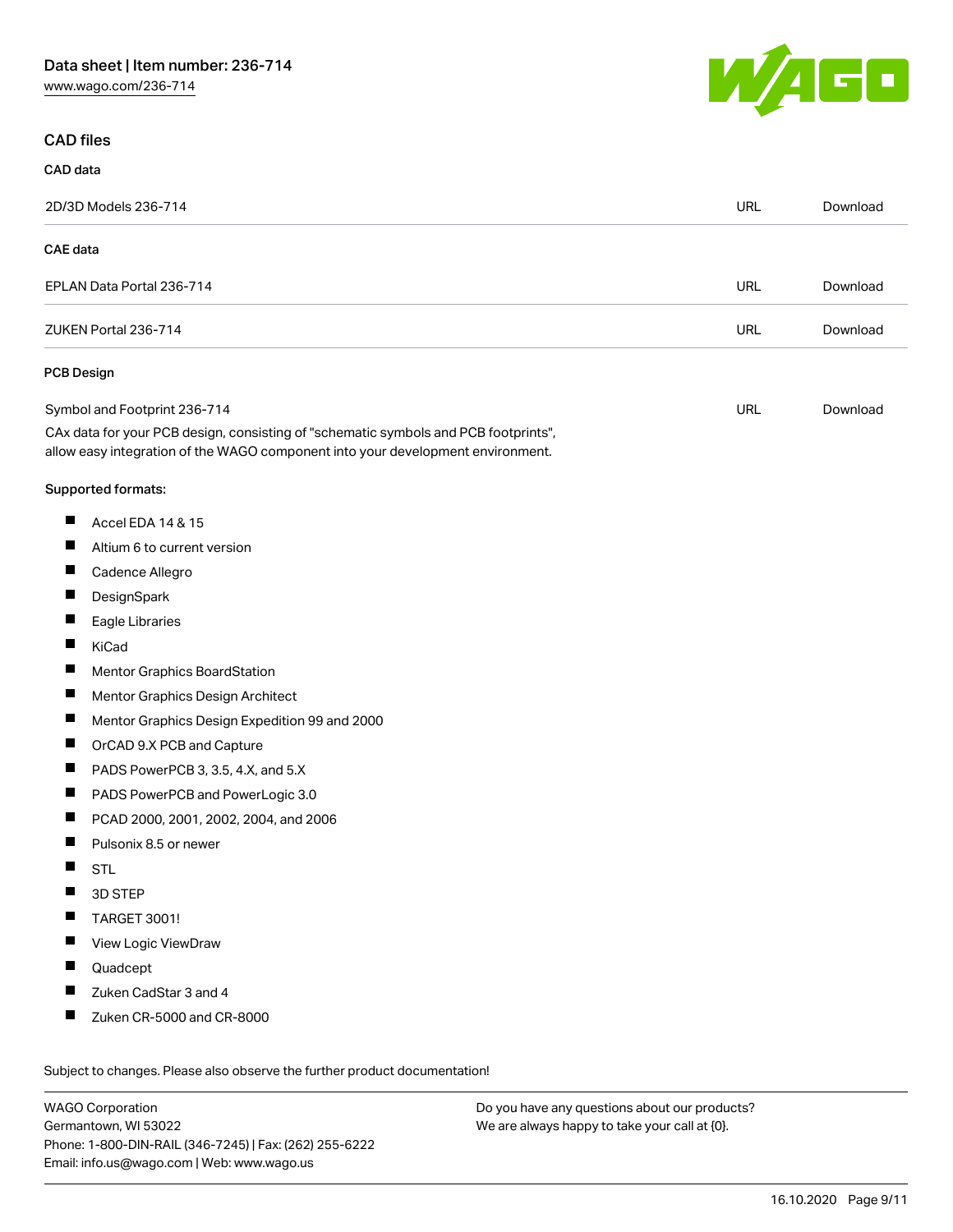PCB Component Libraries (EDA), PCB CAD Library Ultra Librarian



## Installation Notes

Conductor termination



Inserting a conductor via 3.5 mm screwdriver.



screwdriver.



Inserting a conductor via 3.5 mm Inserting a conductor via operating tool.

Screwdriver actuation parallel to conductor entry.

Screwdriver actuation perpendicular to conductor entry.



Compared to standard screwdrivers, these operating tools are far more convenient for wiring PCB terminal strips at factory.

Installation

Subject to changes. Please also observe the further product documentation!

WAGO Corporation Germantown, WI 53022 Phone: 1-800-DIN-RAIL (346-7245) | Fax: (262) 255-6222 Email: info.us@wago.com | Web: www.wago.us